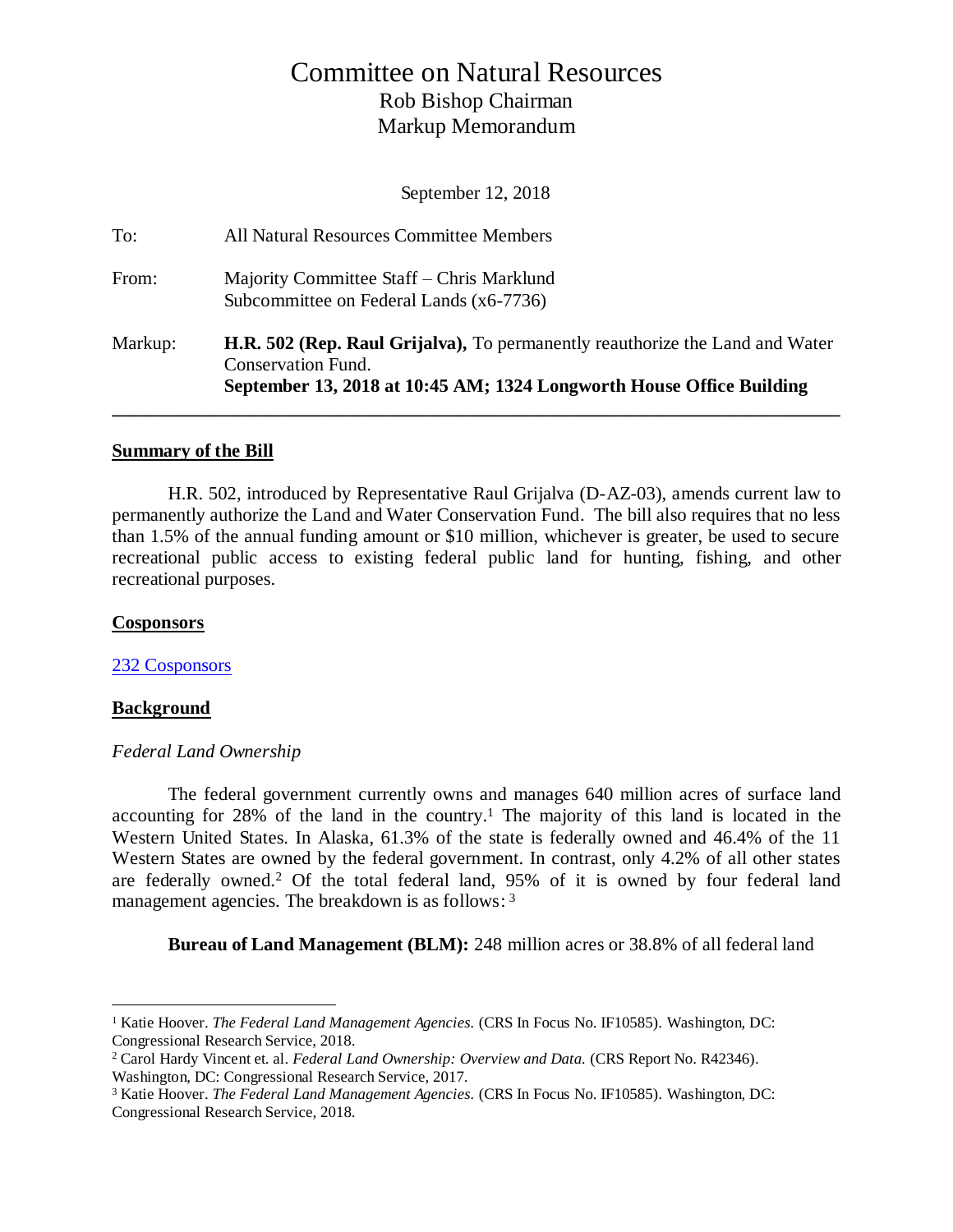

**U.S. Fish and Wildlife Service (FWS):** 89 million acres or 14% of all federal land



**National Park**  Service (NPS): 80

million acres or 12.5% of all federal land

## *Land and Water Conservation Fund*

The Land and Water Conservation Fund Act of 1965 (Act, Public Law 88-578) was enacted to preserve, develop, and ensure public access to outdoor recreation resources by establishing the Land and Water Conservation Fund (LWCF) in the Treasury as a funding source for federal and State grant programs.<sup>4</sup> The fund has generally been used to fund: federal land acquisition; State matching grant programs to assist in recreational planning, acquiring State lands and waters, and developing outdoor recreational facilities; and other federal programs with outdoor recreation purposes. Since the establishment of the LWCF, approximately \$40 billion has been deposited into the fund, but only \$18.4 billion has been appropriated, leaving an unappropriated balance of \$21.6 billion in the LWCF.<sup>5</sup> Of the \$18.4 billion that has been appropriated from the LWCF, \$11.2 billion has gone to federal land acquisition, \$4.7 billion has been given to States through grant programs, and \$2.6 billion has been used to fund other government recreation programs.<sup>6</sup>

The LWCF is authorized at \$900 million annually under the Act, however these monies cannot be spent unless appropriated by Congress. Money going into the fund comes from three specific sources: the federal motorboat fuel tax, surplus property taxes, and revenues from oil and gas leases on the Outer Continental Shelf (OCS). The fund has historically accumulated the majority of its money from OCS leases, and since the beginning of the fund in Fiscal Year 1965, 95% of credited LWCF money has come from OCS leases.<sup>7</sup> The LWCF also receives money under the Gulf of Mexico Energy Security Act of 2006 (GOMESA, Public Law 109-432). Under GOMESA, additional monies from OCS leasing accrue in the fund and can only be used for

 $\overline{a}$ 

<sup>4</sup> Carol Hardy Vincent. *Land and Water Conservation Fund (LWCF): Frequently Asked Questions Related to Provisions Scheduled to Expire on September 30, 2018.* (CRS In Focus No. IF10323). Washington, DC:

Congressional Research Service, 2018.

<sup>5</sup> Ibid.

<sup>6</sup> Ibid.

<sup>7</sup> Carol Hardy Vincent. *Land and Water Conservation Fund: Overview, Funding History, and Issues.* (CRS Report No. RL33531). Washington, DC: Congressional Research Service, 2018.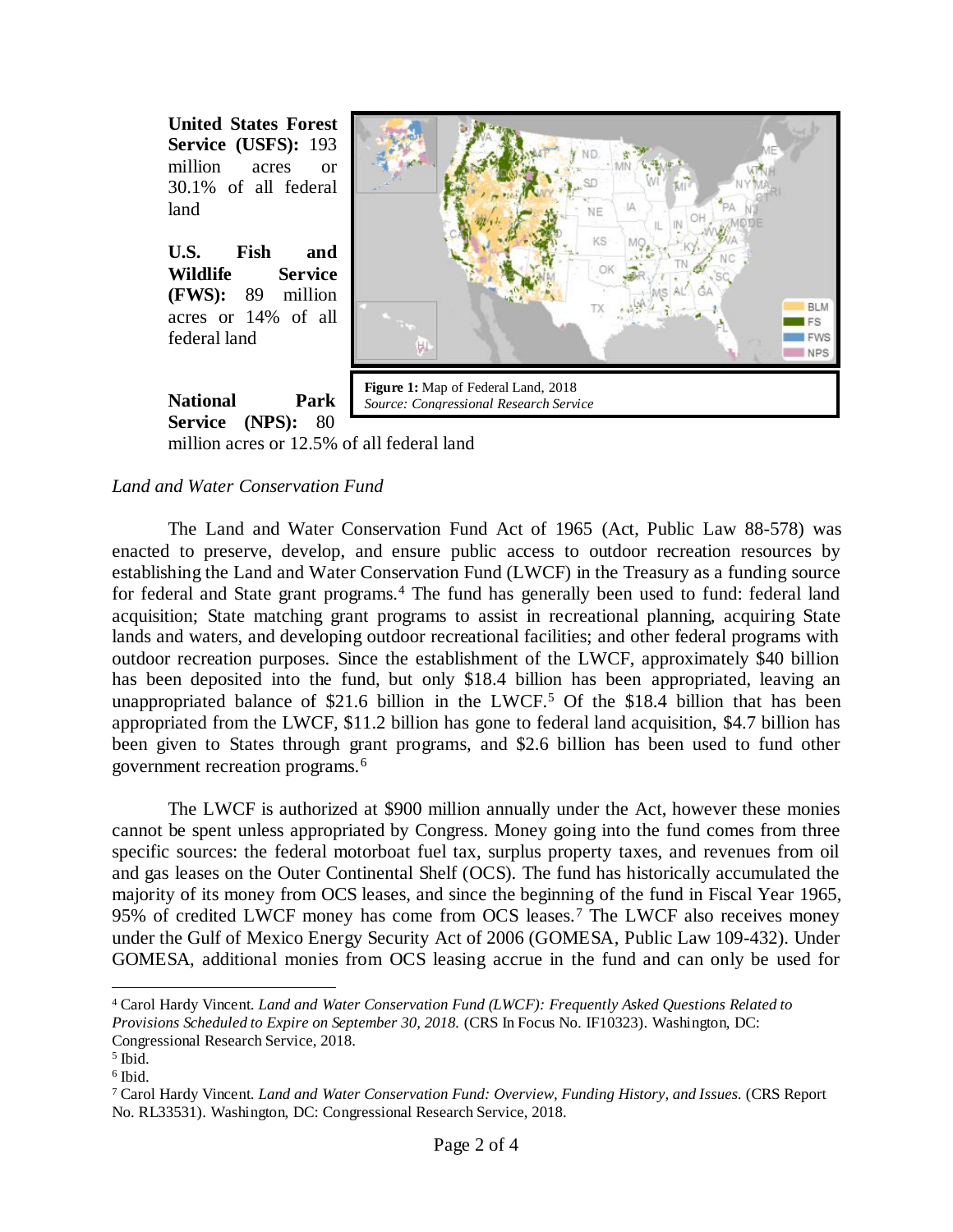State grants to support outdoor recreation.<sup>8</sup> Unlike other monies credited to the fund, GOMESA additions are not subject to appropriation.

Federal land acquisition funds have been allocated unevenly between the BLM, USFS, FWS, and NPS. Proponents of federal land acquisition through LWCF state that it has improved the efficiency of federal land management by cleaning up checkerboard land ownership patterns, preventing development of 'open space,' and enhancing access to federal lands by the public. This argument is true of a great deal of federal land where State, county, tribal and private lands are all intermixed. However, others would argue that rather than appropriating millions of dollars for the federal government to acquire these lands, Congress should instead encourage and facilitate land exchanges, whether done administratively or by Congress, to clean up and consolidate land ownership patterns. Despite the arguments of LWCF proponents, the federal land acquisition program has sometimes negatively impacted States and localities in significant ways including: lost tax revenue and neglected management of federal lands.

Another piece of LWCF is the stateside program, administered by NPS, and arguably the most popular LWCF program. The stateside program is comprised of traditional State grants provided to States, including the District of Columbia and U.S. territories, for recreation planning, acquisition of lands and waters, and facility development. The grants require a match and many stateside projects are highlighted by members of Congress and Senators when they discuss LWCF and its successes.

In recent years, a portion of the LWCF appropriation has also been provided for federal purposes other than land acquisition. CRS notes that as "there is no set of "other purposes" specified to be funded from LWCF, Presidents have sought funds for a variety of purposes and Congress has chosen which, if any, other purposes to fund from LWCF. Since Fiscal Year 1998, the LWCF has been used for a broad array of other purposes, including USFS highway rehabilitation and maintenance, the Historic Preservation Fund, the Payments in Lieu of Taxes program, USFS State and Private Forestry programs, such as the Forest Legacy Program, FWS State and Tribal Wildlife Grants, FWS Cooperative Endangered Species Grants, and the American Battlefield Protection Program." 9

Authorization for the LWCF is set to expire on September 30, 2018.

## **Major Provisions/Analysis of H.R. 502**

- Amends the Land and Water Conservation Fund Act of 1965 to permanently authorize the Land and Water Conservation Fund.
- Requires that no less than 1.5% of the annual authorized funding amount, or \$10 million, whichever is greater, be used for projects that secure recreational public access to existing federal public land for hunting, fishing, and other recreational purposes.

 $\overline{a}$ 

<sup>8</sup> Ibid.

<sup>9</sup> Carol Hardy Vincent. Land and Water Conservation Fund: Overview, Funding History, and Issues (CRS Report No. RL33531). Washington, DC: Congressional Research Service, 2014.